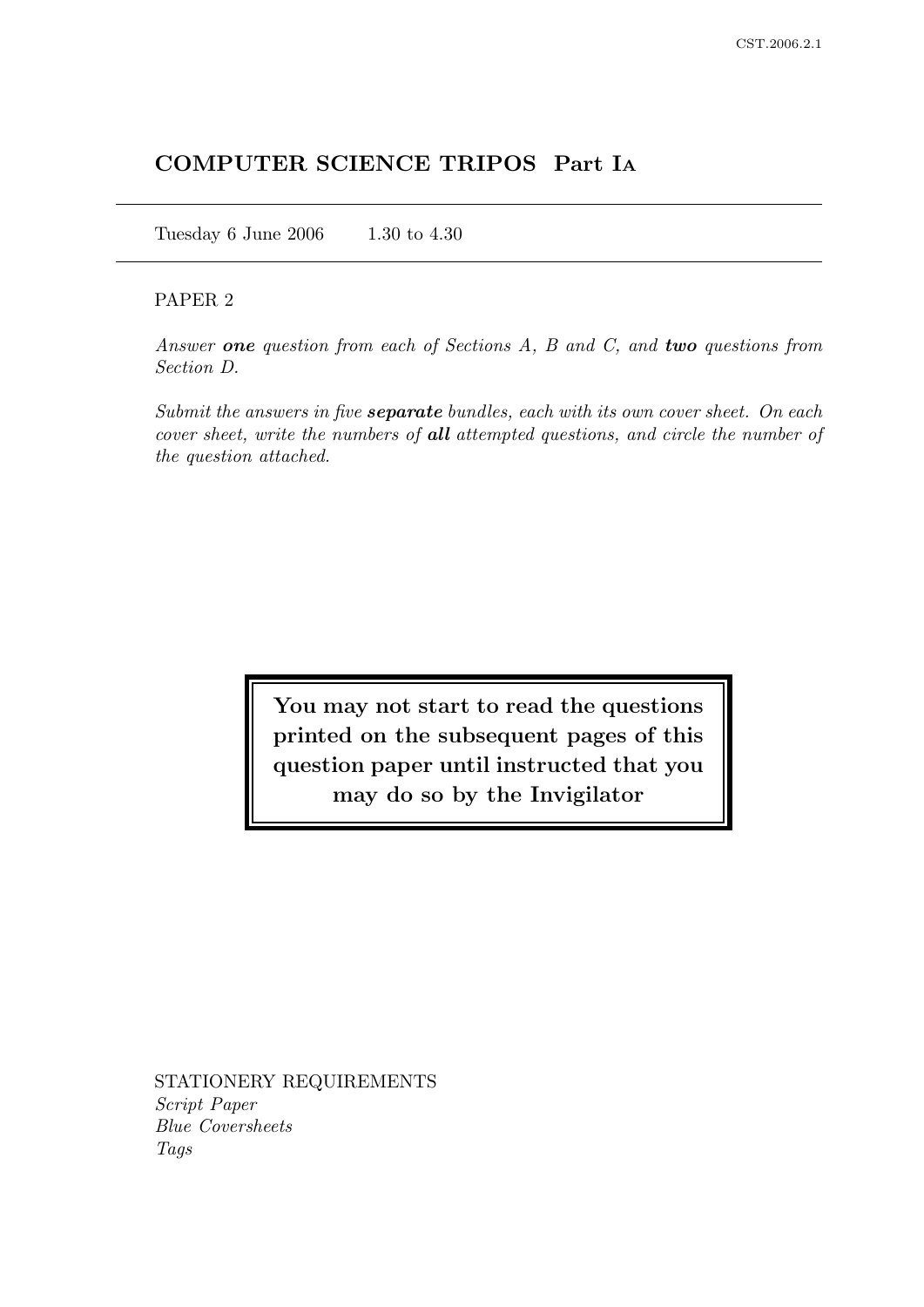# SECTION A

# 1 Digital Electronics

Four pairs of circuits (a0, a1), (b0, b1), (c0, c1) and (d0, d1) are presented below. What is the operation of each circuit and how does it compare with its pair? [5 marks each]

Уc  $\supset$ D (a0)  $\rightarrow$  (a1) A  $B<sup>6</sup>$  $\supset$ G  $\Box$ H + E  $F<sup>4</sup>$  $\Box$ K  $J\Box$  $\sum N$ M<sub>I</sub> V W Y Z  $X<sub>L</sub>$  $\bigcirc$ R  $P$  $\Box$  $Q<sub>l</sub>$ S  $\exists$  $\supset$  T (b0)  $(b1) | (c0)$   $\rightarrow$  (c1) (d0)  $-$  (d1)

2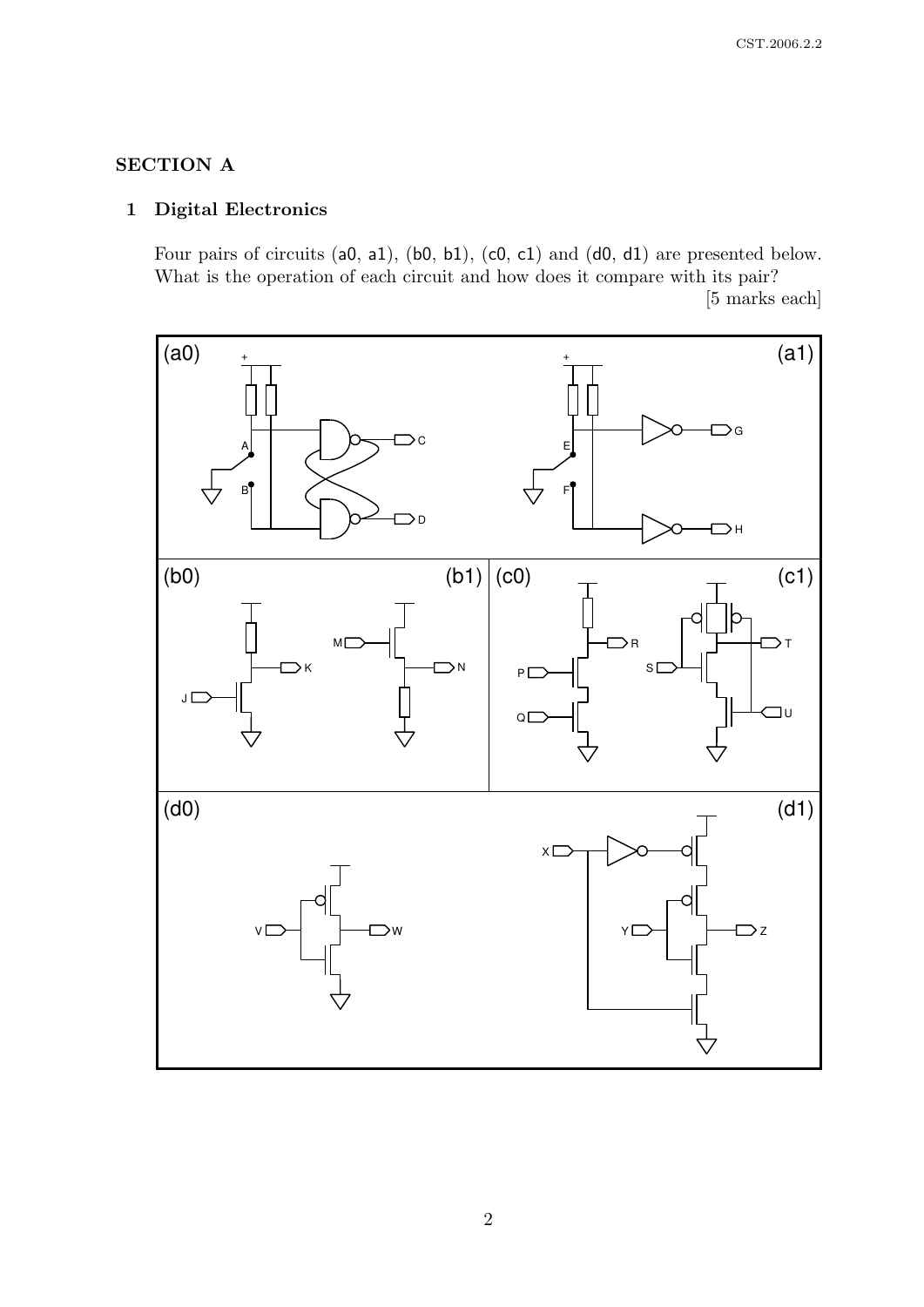## 2 Digital Electronics

- (a) An electronic die may be constructed from seven LEDs laid out in the pattern below. The LEDs are to be driven by signals (a,b,c,d).
	- a c b d b c a

A binary-to-die decoder is described in the left-hand table below with inputs  $(n2,n1,n0)$  and outputs  $(a,b,c,d)$ . X represents *don't care*.

- (i) What are the minimum sum-of-product equations mapping the inputs to the outputs? [4 marks]
- $(ii)$  If the inputs to the decoder were to be driven by a three D flip-flop state machine, what are the minimum sum-of-products equations for the next state functions for  $(n2,n1,n0)$  to count continuously  $1, 2, 3, 4, 5, 6, 1, \ldots$ ? [6 marks]
- (b) An alternative implementation is to use a 1-hot state machine plus a different decoder to form a rolling die (see right-hand table below). The states are  $(h1,h2,h3,h4,h5,h6)$  and the die output this time is  $(A,B,C,D)$ .
	- $(i)$  What is the minimal free running 1-hot state machine constructed from D flip-flops? You may assume that the D flip-flops have preset and clear inputs. [3 marks]
	- (ii) What are the minimum sum-of-product equations for mapping the 1-hot states to die outputs? [4 marks]
	- $(iii)$  Is the first implementation in part  $(a)$  quicker or slower than the one in part  $(b)$ ? [3 marks]

| ынаг у<br>to alle account |                |                |                |            |                |              |  |
|---------------------------|----------------|----------------|----------------|------------|----------------|--------------|--|
| input                     |                |                | output         |            |                |              |  |
| n2                        | n1             | n0             | $\mathbf{a}$   | b          | $\overline{c}$ | d            |  |
| $\theta$                  | 0              | $\overline{0}$ | $\overline{X}$ | X          | X              | X            |  |
| $\overline{0}$            | $\overline{0}$ | $\mathbf 1$    | 0              | 0          | $\overline{0}$ | $\mathbf{1}$ |  |
| $\overline{0}$            | 1              | 0              | 1              | 0          | $\overline{0}$ | 0            |  |
| 0                         | 1              | $\mathbf 1$    | 1              | 0          | 0              | $\mathbf{1}$ |  |
| 1                         | $\overline{0}$ | 0              | 1              | 0          | 1              | 0            |  |
| 1                         | 0              | $\mathbf 1$    | 1              | 0          | 1              | 1            |  |
| 1                         | 1              | 0              | 1              | 1          | 1              | 0            |  |
|                           | 1              | 1              | $_{\rm X}$     | $_{\rm X}$ | X              | Х            |  |

|  |  |  | binary to die decoder |
|--|--|--|-----------------------|
|--|--|--|-----------------------|

|  | 1-hot to die decoder |
|--|----------------------|
|  |                      |

| input             |  |                   |                  |              | output            |              |   |                                                     |  |
|-------------------|--|-------------------|------------------|--------------|-------------------|--------------|---|-----------------------------------------------------|--|
|                   |  | h6 h5 h4 h3 h2 h1 |                  |              |                   | A            | B | $\left( \begin{array}{c} \cdot \end{array} \right)$ |  |
| $\mathbf{\Omega}$ |  |                   |                  |              | 1                 | $\mathbf{0}$ |   | 0                                                   |  |
| $\mathbf{\Omega}$ |  | $\mathbf{0}$      | $\left( \right)$ | 1            |                   | 1            |   | $\left( \right)$                                    |  |
| $\mathbf{0}$      |  | $\theta$          | 1                | 0            | $\mathcal{O}$     |              |   | $\left( \right)$                                    |  |
| $\mathbf{0}$      |  | 1                 | $\mathbf{0}$     | $\mathbf{0}$ | $\mathbf{\Omega}$ |              | 0 | 1                                                   |  |
| 0                 |  | 0                 | $\theta$         | $\mathbf{0}$ | $\mathbf{0}$      |              | 0 | 1                                                   |  |
|                   |  |                   |                  |              |                   |              |   |                                                     |  |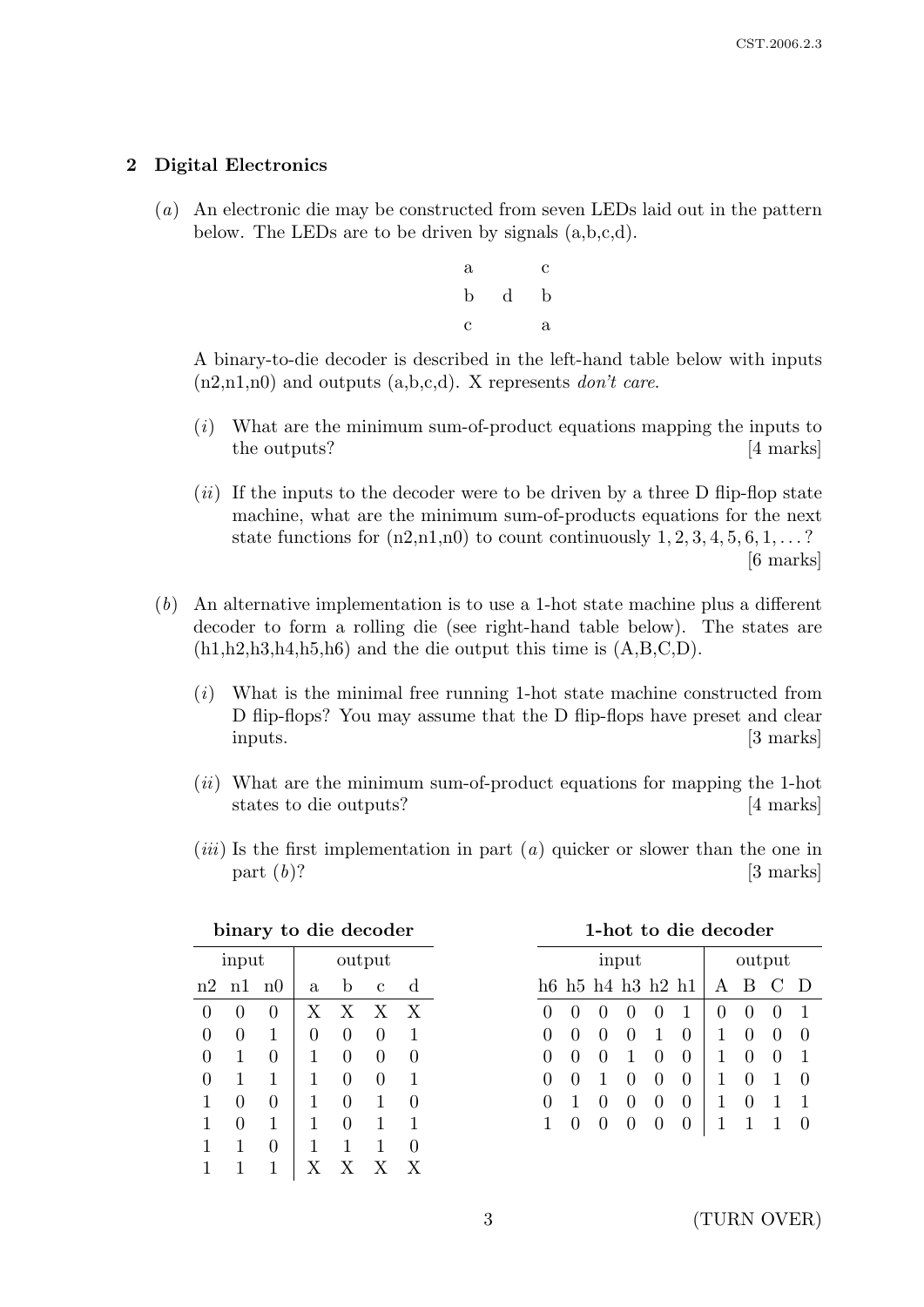#### SECTION B

#### 3 Discrete Mathematics I

- (a) State the Fermat–Euler theorem, carefully defining any terms that you use. Deduce that  $2^p \equiv 2 \pmod{p}$  for any prime p. [5 marks]
- (b) Explain how this result can be used to show that a number is composite without actually finding a factor. Give an example. [3 marks]
- (c) Let  $M_m = 2^m 1$  be the m<sup>th</sup> Mersenne number. Suppose that m is composite. Prove that  $M_m$  is composite. [3 marks]
- (d) A composite number m that satisfies  $2^m \equiv 2 \pmod{m}$  is known as a pseudo-prime.
	- (i) Suppose that m is prime. Prove that  $M_m$  is either prime or a pseudoprime. [3 marks]
	- (*ii*) Suppose that m is a pseudo-prime. Prove that  $M_m$  is a pseudo-prime. [3 marks]
	- $(iii)$  Deduce that there are infinitely many pseudo-primes. [3 marks]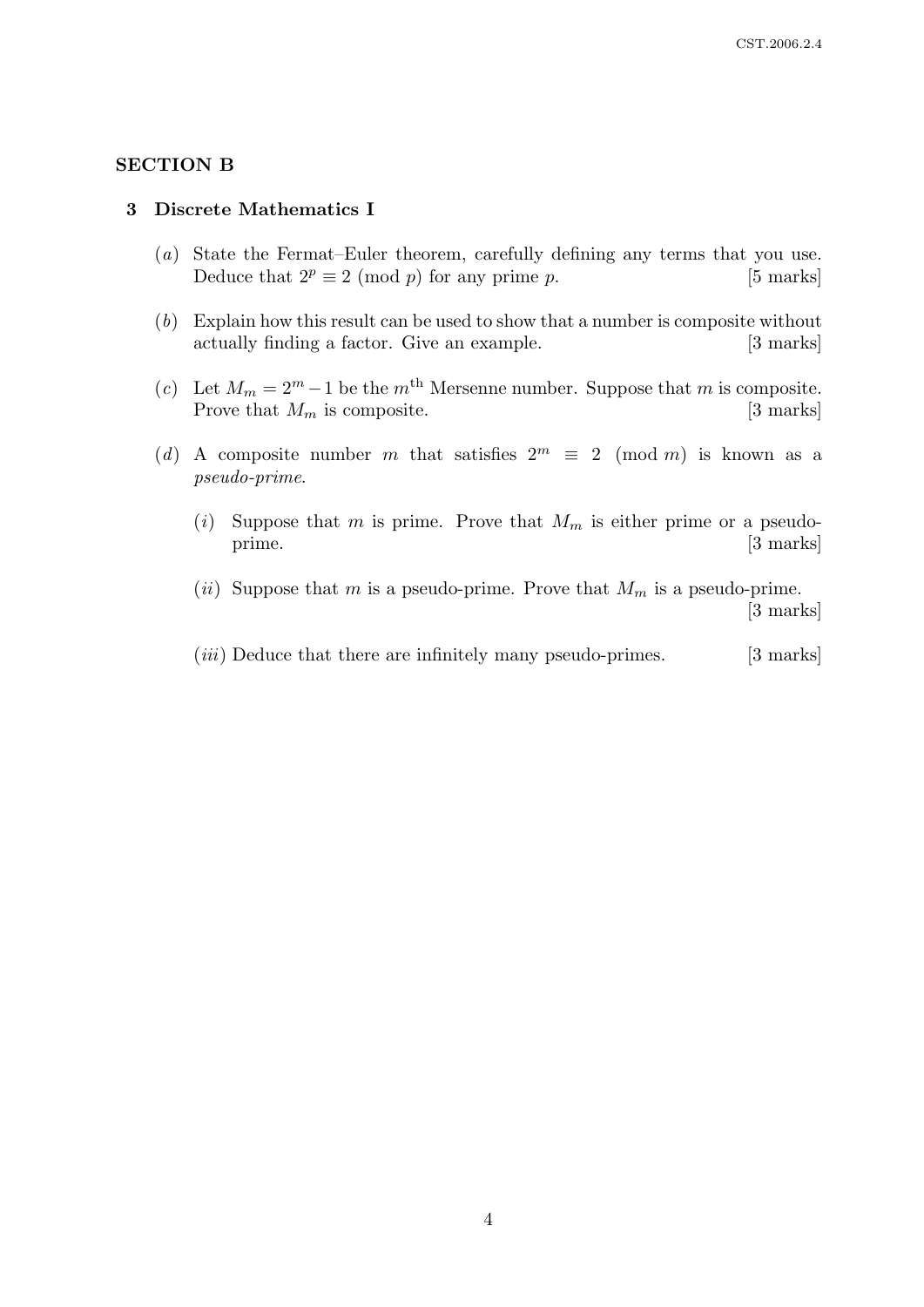## 4 Discrete Mathematics I

Consider two natural numbers  $a, b \in \mathbb{N}$ .

- (a) Define the highest common factor  $(a, b)$  of a and b. [2 marks]
- (b) Show that the set of linear combinations of a and b is equal to the set of multiples of their highest common factor:  ${as + bt | s, t \in \mathbb{Z}} = {v(a, b) | v \in \mathbb{Z}}$  [8 marks]

Suppose that a and b are co-prime, so  $(a, b) = 1$ . Define a natural linear combination of  $a, b \in \mathbb{N}$  to be  $as + bt$  with  $s, t \in \mathbb{N}_0$ .

- (c) Show that  $ab a b$  cannot be expressed as a natural linear combination of  $a$  and  $b$ . [2 marks]
- (d) Show that any natural number greater than  $ab a b$  can be expressed as a natural linear combination of  $a$  and  $b$ . [6 marks]

[Hint: recall the complementary function for a linear Diophantine equation.]

(e) Royal Mail first class stamps cost 32p each and second class stamps cost 23p each. What is the largest postage that cannot be paid exactly with first and second class stamps? [2 marks]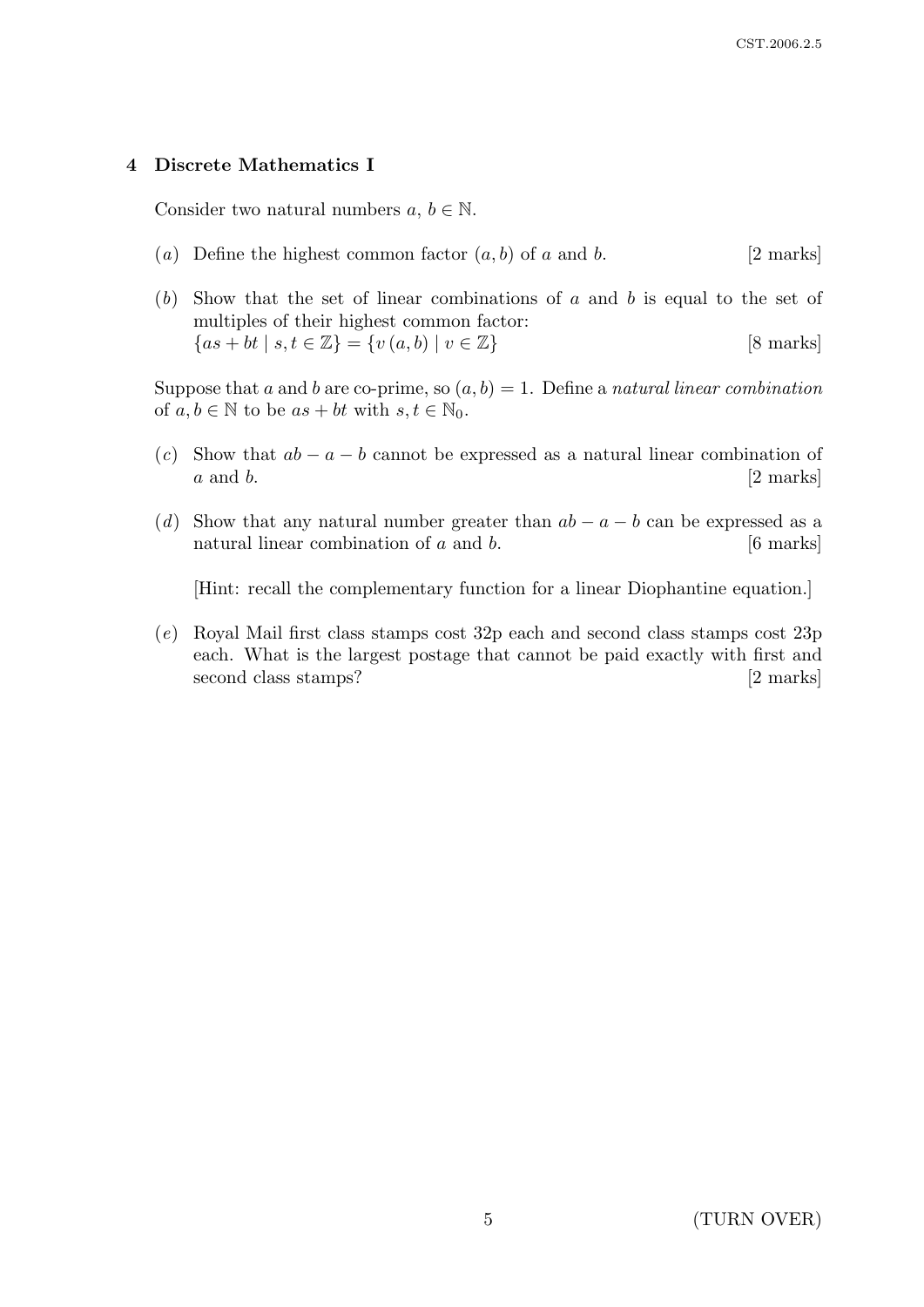## SECTION C

#### 5 Discrete Mathematics II

- (a) What does it mean for a function to be an injection, surjection and bijection? [3 marks]
- (b) Let  $I = \{x \in \mathbb{R} \mid x > 1\}$ . Define a binary relation  $g \subseteq I \times I$  by taking

$$
(u, v) \in g
$$
 iff  $\frac{1}{u} + \frac{1}{v} = 1$ .

- (i) Express v as a formula in u for  $(u, v) \in g$ . Deduce that g is a function  $g: I \to I.$  [2 marks]
- (ii) State what properties are required of a function  $h : I \to I$  in order for h to be an inverse function to  $q$ . Define an inverse function to  $q$  and prove that it has the desired properties. Deduce that  $g: I \to I$  is a bijection. [6 marks]
- (c) (i) Let X be a set. Prove there is no injection  $f : \mathcal{P}(X) \to X$ . [Hint: consider the set  $Y \stackrel{\text{def}}{=} \{f(Z) \mid Z \subseteq X \land f(Z) \notin Z\}.$ ] [5 marks]
	- (ii) Suppose now that the set X has at least two distinct elements. Define an injection  $k : \mathcal{P}(X) \to (X \to X)$ , from the powerset of X to the set of functions from  $X$  to  $X$ . [2 marks]
	- (*iii*) Prove that there is no injection from  $(X \to X)$  to X when the set X has at least two distinct elements. [You may assume that the composition of injections is an injection.] [2 marks]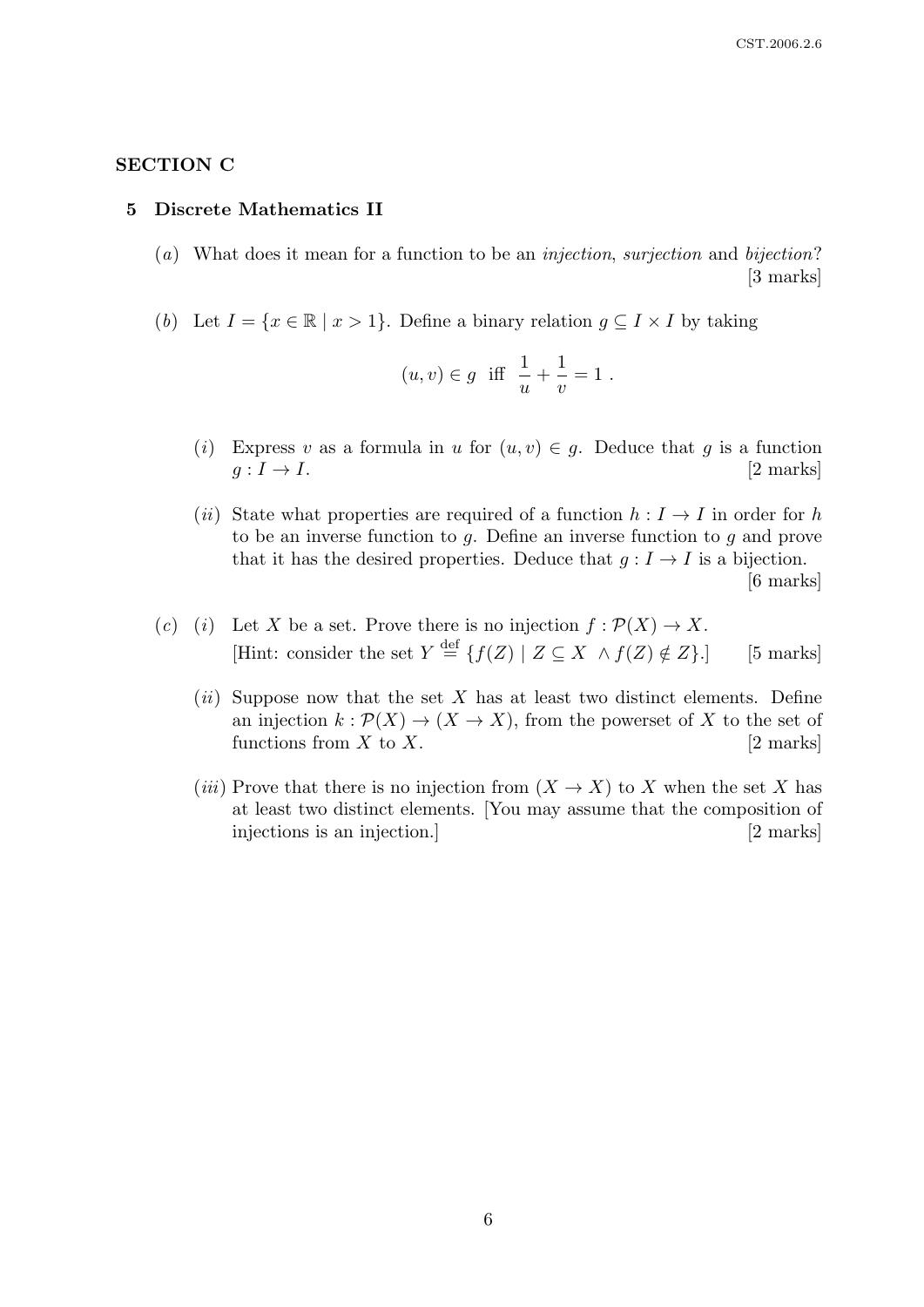#### 6 Discrete Mathematics II

- (a) (i) Draw the truth tables to illustrate the truth values of  $A \Rightarrow B$  and  $A \Leftrightarrow B$ in terms of the truth values of A and B. [2 marks]
	- $(ii)$  By considering their truth tables, establish the following equivalences of boolean propositions:
		- 1.  $A \Leftrightarrow (B \Leftrightarrow C) = (A \Leftrightarrow B) \Leftrightarrow C.$  [5 marks]
		- 2.  $(F \Leftrightarrow B) = \neg B$ , where F is the proposition "false". [2 marks]

$$
3. \neg(B \Leftrightarrow C) = ((\neg B) \Leftrightarrow C). \qquad [2 \text{ marks}]
$$

 $(iii)$  By assigning suitable truth values to propositions B and C, explain why the equivalence 3 above fails to hold if " $\Leftrightarrow$ " is replaced by " $\Rightarrow$ ".

[3 marks]

(b) The set S is defined to be the least subset of (positive) natural numbers  $\mathbb N$ such that:

 $1 \in S$ ; if  $n \in S$ , then  $3n \in S$ ; if  $n \in S$  and  $n > 2$ , then  $(n-2) \in S$ . Show that  $S = \{m \in \mathbb{N} \mid \exists r, s \in \mathbb{N} \cup \{0\} \text{.\ } m = 3^r - 2s\}.$  [6 marks]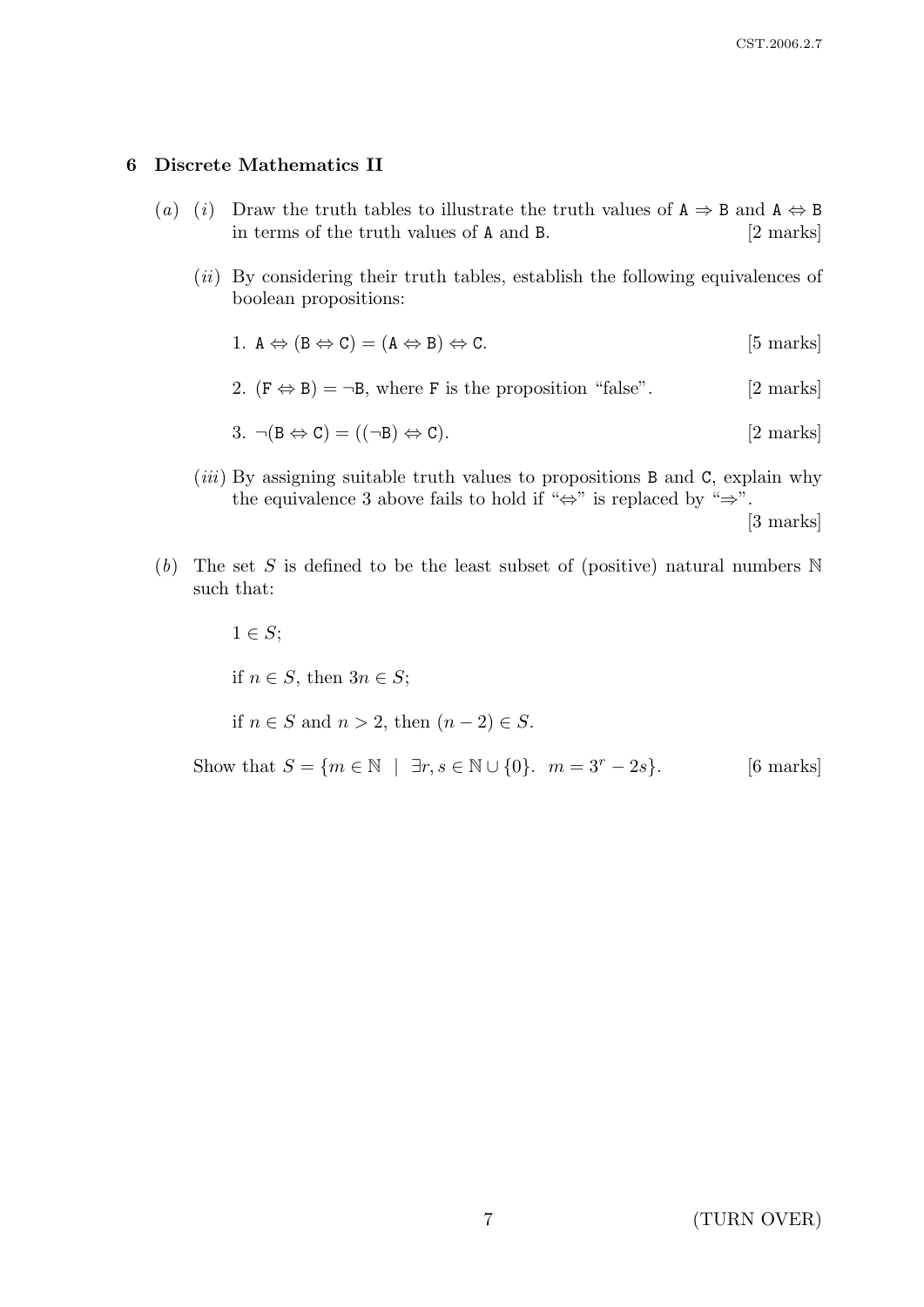## SECTION D

#### 7 Software Design

The William Gates Building has a centrally managed security system, dividing the building into zones to which different classes of user can gain access. All building users are issued with security cards that let them pass through doors into permitted zones.

- (a) Imagine you are designing the security system from scratch. Draw two diagrams suitable for discussing the operation of the system with
	- $(i)$  future building users;
	- $(ii)$  client engineering staff who will approve and manage the data model. [4 marks each]
- (b) Outline a project plan suitable for the management of this project, including a brief explanation of the kind of activity to be carried out in each phase. [6 marks]
- (c) The glass front doors to the building, originally conventional manual swing doors that required card access outside working hours, were inappropriate for wheelchair access. It was decided to replace them with automatic doors that slide open as you approach.

Draw *two* statechart diagrams showing the behaviour of the doors

- $(i)$  before this change;
- $(ii)$  after this change, when the door operation state must be combined with the operation of the access-control system. [2 marks each]
- (d) If the software to control the sliding doors were to be implemented as an additional component of the security system, what earlier design precautions might have made such a change more straightforward? [2 marks]